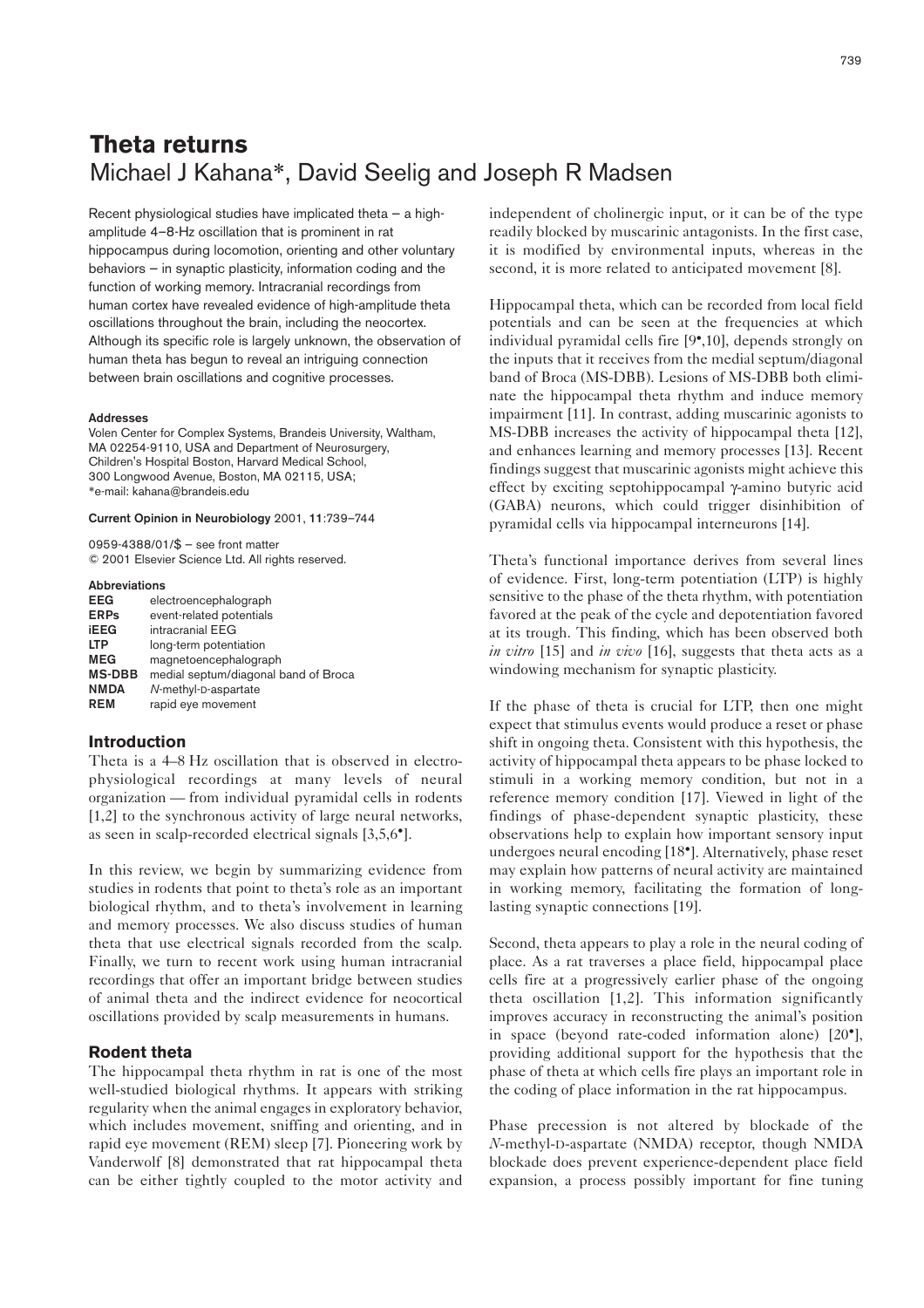spatial information during learning. This result suggests that the relative phase of theta on which a cell fires may be a fundamental aspect of the spatial code, not dependent on experience [21•].

Third, theta's functional importance has been demonstrated through attempts to block theta. As mentioned earlier, theta can be blocked by lesioning the medial septum. Such lesions, in addition to blocking theta, produce severe impairments in memory function (e.g. see [22]). Although neither prior learning of spatial information nor hippocampal place representations are impaired by septal lesions, such lesions do impair the acquisition of new spatial information [23]. This evidence suggests that theta has a role in memory, but it is difficult to dissect the specific effect on theta from the concomitant cholinergic loss. Adaptive electric-field feedback, which can accentuate or minimize a specific frequency band in generated field potentials [24], may be used to directly assess the effects of theta manipulation in the rat.

Although most studies of rodent theta have focused on hippocampal theta and its MS-DBB generator, prominent theta activity has been recorded from many extrahippocampal regions, including cingulate cortex, hypothalamus, superior colliculus, entorhinal cortex, perirhinal cortex and prefrontal cortex [25–32]. Because these recordings of theta sample small regions, it is more likely that they reflect the presence of theta generators other than the MS-DBB, rather than the alternate hypothesis of volume conduction from the MS-DBB and hippocampus, which might make theta appear to be generated in regions that are simply conducting signals generated from MS-DBB.

# **Oscillatory contributions to scalp-recorded EEG signals**

The crucial role of theta oscillations in neural plasticity and information coding, as indicated in the animal studies reviewed above, has sparked interest in the role of theta in human cognition. Human electroencephalograph (EEG) and magnetoencephalograph (MEG) recordings at the scalp have provided a means of investigating theta oscillations in the human brain. Although these recordings have a very low signal-to-noise ratio (relative to direct brain recordings), oscillations can nonetheless be detected at the scalp provided they are synchronous over large regions of cortex and high in amplitude.

Periods of intense cognitive activity may indeed serve to synchronize theta in human cortex. Consistent with this hypothesis, many researchers have observed that theta increases in power during cognitive tasks [7,10,33–35]. For example, theta power increases with memory load during both verbal and spatial *n*-back tasks [34,35]. In these tasks, subjects are presented with a series of items, and must indicate whether the current item matches an item that occurred *n*-items back in the series, thus involving simultaneous encoding, maintenance, and retrieval of information.

Coherence analysis permits the detection of small oscillatory effects by looking for shared variance of signals in the frequency domain. This method has shown significant long-range theta-band coherence between prefrontal and posterior electrodes during the retention interval of both a verbal and a visuospatial working memory task, but not during a perceptual control task [36].

Recent findings suggest that theta synchronization across distant brain regions is characteristic of 'top down' processes (which use higher-level expectations and strategies to coordinate lower level perceptual and encoding processes), whereas gamma synchronization, which was found between more local brain regions, reflects 'bottom-up' processes (the interaction of perceptual inputs that drive higher order mental activities) [37].

If theta is related to synaptic plasticity, as suggested by physiological studies in rats, one might expect to find that increased theta activity during encoding would predict successful retrieval on a test of subsequent memory. Although such an effect has yet to be documented for theta activity *per se*, there have been reports of increased thetaband coherence after the study of items that are later recalled [38,39].

Most scalp EEG and MEG studies do not look at spectral changes that are correlated with cognitive variables. Rather, a majority of studies have focused on the effects of various manipulations on event-related potentials ([ERPs] or event-related fields), which represent the average of many EEG (or MEG) signals, temporally aligned at the occurrence of specific stimulus events. These studies show that different cognitive processes are associated with changes in the form of the ERP at different points in time.

There is evidence that certain components of the evoked potential result from the superposition of oscillations that are phase locked to stimulus presentation. In rodents presented with an auditory discrimination task, rare tones associated with water elicit a much stronger and more widespread P300-evoked response than frequent, taskirrelevant, tones [40]. Analysis of oscillatory activity reveals that the maxima of the P300 amplitude — the positive deflection in the ERP that appears between 300 and 400 ms post-stimulus — and theta-frequency power are significantly correlated in all recordings. The connection between ERPs and oscillatory activity is one that is only beginning to be examined in human studies [6•]. Such investigations hold the promise of integrating these two fields of EEG research.

# **Using intracranial recordings to study task-dependent theta in humans**

Until very recently, a seemingly insurmountable gap separated the two levels of EEG oscillation analysis described above: on one level rodent studies, which used field potential and single-unit recordings from the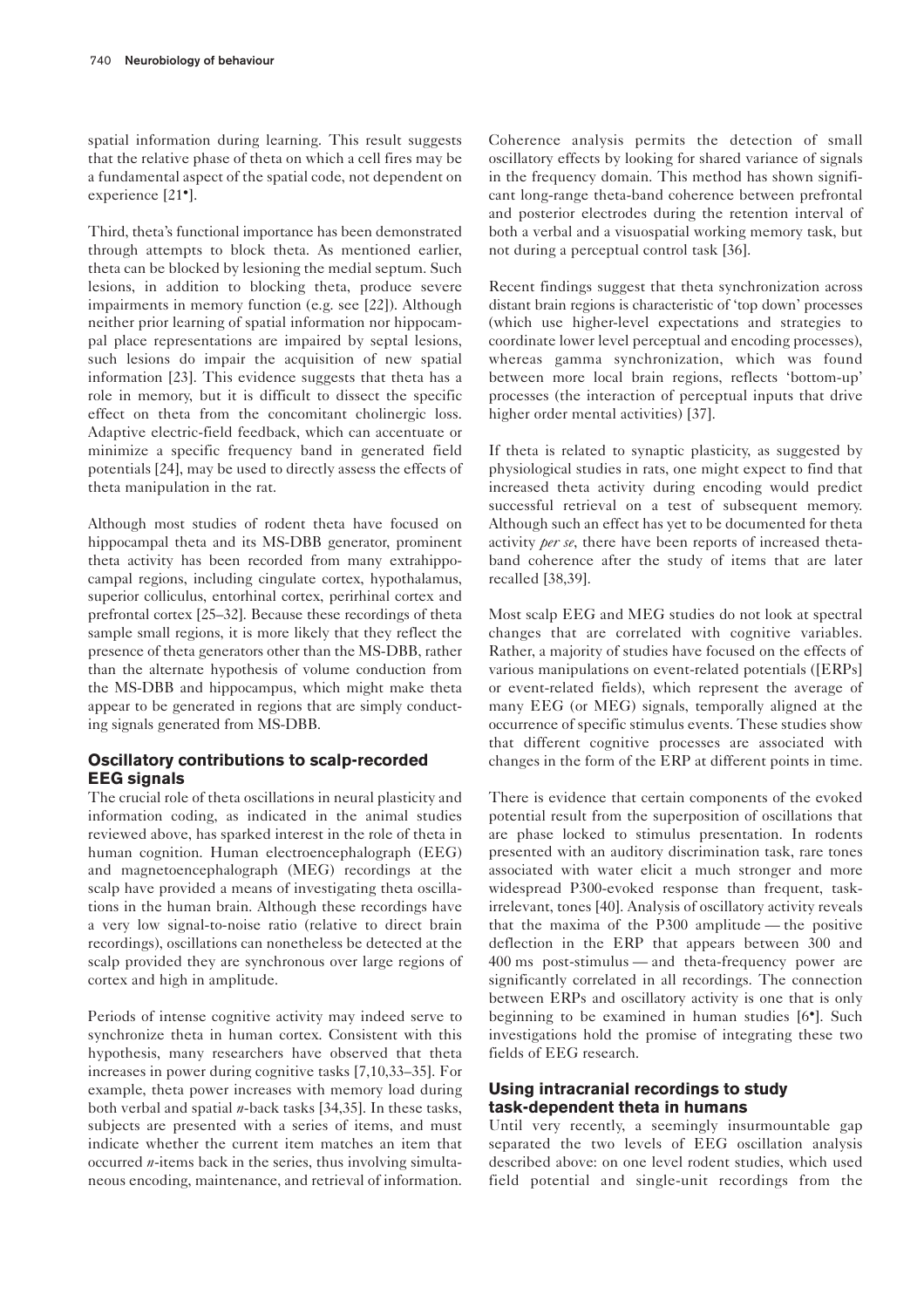hippocampus; and on the other level human studies, which focused on subtle changes in the scalp-recorded EEG spectrum that result from the modulation of large-scale, synchronous, neocortical oscillations. The failure of human scalp EEG measurements to demonstrate oscillations in raw traces or to show clear theta peaks in spectral distributions led many to question the evidence for the existence of a human theta rhythm.

Intracranial EEG (iEEG) provides a tool for bridging the gap between these two levels of analysis. By measuring the electrical activity generated by much smaller neuronal networks [41], iEEG recordings allow the observation of brain signals that would be invisible at the scalp. Such recordings may be ethically obtained from individuals with pharmacologically refractory epilepsy who are undergoing invasive monitoring for the localization of seizure foci.

Because the clinical procedure of locating seizure foci requires electrode placement on regions that are only thought to be epileptogenic, there are typically far more electrodes covering nonepileptogenic ('control') areas than areas that will eventually prove to be the focus. The high signal-to-noise ratio characteristic of iEEG recordings helps to locate the areas of steep voltage gradients indicative of signal sources in the human brain. Although there have been clinical reports of hippocampal theta using this technology [42–45], only recently has iEEG been used to study taskdependent brain oscillations in well-controlled experiments.

One such experiment extended the finding of theta involvement in rat spatial function by revealing prominent theta oscillations in the human brain during a virtual, 3D-rendered maze-learning task [5]. These recordings showed theta in raw iEEG traces and as large peaks in the power spectra, at numerous cortical sites distributed over many brain regions. The study also demonstrated that during maze navigation, intermittent bouts of theta activity appear with greater probability during longer mazes, even when controlling for degree of mastery [5].

A subsequent study presents a more comprehensive analysis of theta during this maze-learning task [46••]. Refined analytic techniques that allow oscillatory episodes to be compared across frequencies show that the effect of maze length on theta does not reflect the increased difficulty of encoding or retrieval at individual choice points. Rather, it reflects a more global difference between long and short mazes. Unlike theta, gamma power increases with increasing difficulty of individual choices at maze junctions. These studies, in tandem, suggest that theta increases during complex cognitive tasks, but not in a highly specific manner [5,46<sup>••</sup>].

Recent iEEG studies have found task-dependent theta scattered across many brain locations, even within individual subjects [46••]. These oscillatory patterns were sometimes highly correlated across nearby (1 cm) sites, but were often only very weakly correlated (S Raghavachari *et al*., unpublished data). The latter findings suggest that human neocortical theta does not reflect volume conduction from the hippocampus or the MS-DBB, but instead may represent the presence of local generators within cortex. Finding high amplitude neocortical theta in iEEG suggests that theta recorded at the scalp reflects generators near the surface of the brain.

The high amplitude theta activity reported during human maze learning appears very much like the theta seen in rodents during spatial exploration. Some investigators have suggested that these observations may be specific to tasks that involve a spatial component [47]; however, the discovery of rodent theta during non-spatial learning tasks [18,21] and scalp-recorded theta during verbal working memory tasks, as reviewed in this section, suggest that theta may play a far more general role in human cognition.

To test this hypothesis, a recent study examined iEEG recordings during working memory for lists of 1–4 consonants [48•]. At 36 out of 306 cortical sites, the amplitude of theta oscillations increased between two- and ten-fold at the beginning of the trial, remained elevated until the end of the trial, and decreased markedly thereafter. The high signal-to-noise ratio ( $>100 \mu$ V) of iEEG recordings made it possible to analyze recordings at the level of individual trials — a feature that is generally not possible with the much weaker ( $1-10 \mu V$ ) EEG or MEG signals recorded at the scalp. An analysis of the ten sites with the largest amplitude theta revealed that theta activity was roughly continuous for over 90% of the individual trials.

These analyses of iEEG recordings during spatial and non-spatial memory tasks do not necessarily prove there to be a specific involvement of theta in memory function. In every case, it is most parsimonious to see these results as reflecting theta's increase with attention or cognitive control. This interpretation is also generally true of rodent theta and analyses of theta-band power recorded from human scalp EEG signals. What is clear, however, is that theta is a feature of cognitive control across species. This raises the stakes for understanding its role in the physiology of attention, memory and cognition.

In rodents, hippocampal theta activity seen during REM sleep has been linked to processes of memory consolidation [49]. Using iEEG, we can examine whether hippocampal theta is also seen during REM sleep in humans. Indeed, using electrodes with direct contacts in the parahippocampal gyrus along the hippocampal formation, Bódizs *et al.* [50•] have recently observed rhythmic hippocampal activity (1.5–3 Hz) during REM sleep. This pattern of oscillation was not found during waking or other sleep stages, and no other frequency significantly correlated with sleep stages or showed high rhythmicity. Although the frequency of oscillation observed during human REM sleep is slower than that found in rodents, the finding of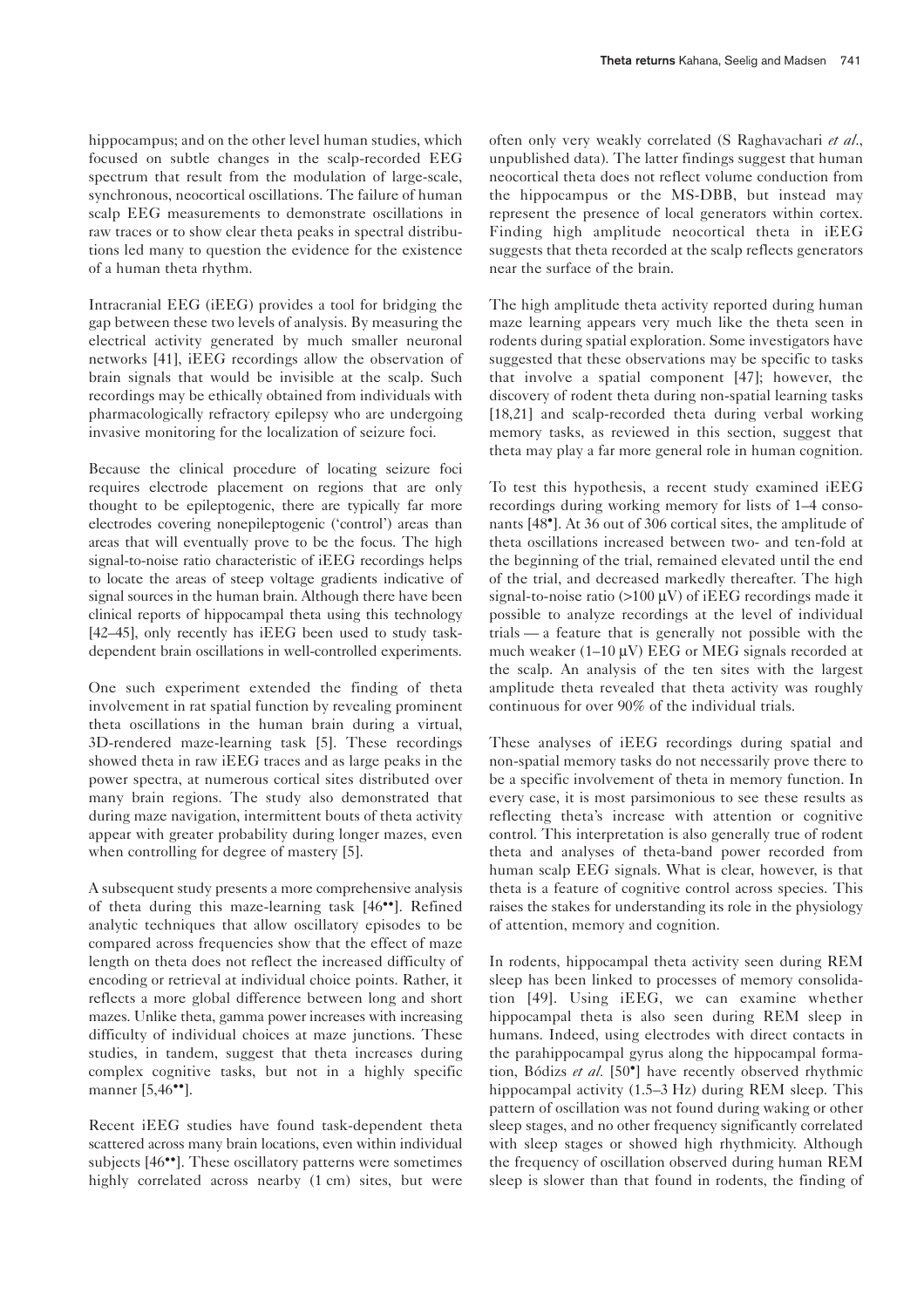REM-specific slow-wave oscillations in humans provides another interesting analog of oscillations found in rodents.

### **Conclusions**

The past few years have seen increased interest in brain oscillations, and their possible role in perceptual and cognitive processes. The two oscillations that have received the most attention are the theta rhythm (4–8 Hz) and the gamma rhythm (30–50 Hz). In this review, we have summarized the current state of knowledge about the role of theta in memory and cognition by linking rodent and human work. Studies in rodents have clarified theta's involvement in neural plasticity [15,16] and information coding [1,2,17]. These studies, in particular, have demonstrated the importance of the phase relations between theta activity, as seen in the field potential and single-unit activity.

Until recently, theta's involvement in primate [51], and especially human, cognition had been a subject of considerable debate [47]. Although the spectral properties of scalp-recorded EEG signals had been studied for many years, there was little evidence that these properties reflected the presence of high-amplitude oscillations in the brain. In particular, scalp-recorded signals would not allow the observation of oscillations in deep brain structures, such as the hippocampus. Recent studies using implanted depth and cortical surface electrodes in humans has changed this situation by demonstrating a task-related high-amplitude activity of theta. These studies have shown that theta increases during both verbal and spatial memory tasks. Furthermore, human theta does not appear to be restricted to hippocampal sites, but rather appears over widespread regions of neocortex. These neocortical theta oscillations, when synchronized over large regions, may account for the changes in oscillatory power that can be observed using non-invasive scalp EEG techniques.

Despite this progress, there is still much to be learned about the precise behavioral correlates of the theta rhythm. It is unlikely, for instance, that theta has a single role in cognitive function. Theta in different neuronal networks may reflect the different types of information processing for which those networks are specialized. Furthermore, it may be that theta's role can best be seen in its varying patterns of coherence as a function of task demands and in its relationship to other brain rhythms, such as gamma. Finally, studies in rodents suggest that information is carried by the phase of the theta rhythm. Analyses of the relationship between theta and stimulus events may provide a bridge between the analysis of taskrelated oscillations and evoked potentials [40]. All of these issues remain largely unexplored in relation to human cognition.

### **Acknowledgements**

Our research is funded by NIH grant MH55687. We thank Marc Howard and Arne Ekstrom for providing valuable comments on an earlier draft of this manuscript.

### **References and recommended reading**

Papers of particular interest, published within the annual period of review, have been highlighted as:

- of special interest
- ••of outstanding interest
- 1. O'Keefe J, Recce ML: **Phase relationship between hippocampal place units and the EEG theta rhythm.** *Hippocampus* 1993, **3**:317-330.
- 2. Skaggs WE, McNaughton BL, Wilson MA, Barnes C: **Theta phase precession in hippocampal neuronal populations and the compression of temporal sequences.** *Hippocampus* 1996, **6**:149-172.
- 3. Klimesch W, Dopplemayr M, Schwaiger J, Winkler T, Gruber W: **Theta oscillations and the ERP old/new effect: independent phenomena?** *Clin Neurophys* 2000, **111**:781-793.
- 4. Klimesch W, Doppelmayr M, Yonelinas A, Kroll N, Lazzara M, Röhm D, Gruber W: **Theta synchronization during episodic retrieval: neural correlates of conscious awareness.** *Cognit Brain Res* 2001, **12**:33-38.
- 5. Kahana MJ, Sekuler R, Caplan JB, Kirschen M, Madsen JR: **Human theta oscillations exhibit task dependence during virtual maze navigation.** *Nature* 1999, **399**:781-784.
- 6. Tesche C, Karhu J: **Theta oscillations index human hippocampal**  • **activation during a working memory task.** *Proc Natl Acad Sci USA* 2000, **97**:919-924.

This study uses MEG methods to study oscillatory activity during the Sternberg task. After seeing a list of one to seven randomly chosen digits, subjects were given a probe item and asked to judge whether or not it was on the just-presented list. The authors find increased theta power in the filtered event-related field after probe items, and show that this increase is correlated with the length of the study list and/or the participant's response times.

- 7. Bland BH: **The physiology and pharmacology of hippocampal formation theta rhythms.** *Prog Neurobiol* 1986, **26**:1-54.
- 8. Vanderwolf CH: **Neocortical and hippocampal activation relation to behavior: effects of atropine, eserine, phenothiazines, and amphetamine.** *J Comp Physiol Psychol* 1975, **88**:300-323.
- 9. Harris K, Hirase H, Leinekugel X, Henze D, Buzsáki G: **Temporal**  • **interaction between single spikes and complex spike bursts in**

**hippocampal pyramidal cells.** *Neuron* 2001, **32**:141-149. The authors examine the factors that contribute to burst activity (fast series of action potentials) in the hippocampal pyramidal cell of behaving animals. They find that two conditions are prerequisite for bursts: a sufficient level of excitation and a preceding silence of the neuron (non-spiking). They find that the proportion of bursts is largest not in place-cell centers, but in places where the discharge frequency is 6–7 Hz. Given that this balance point (frequency of highest burst probability) occurs for firing rates equal to the theta rhythm frequency, the authors suggest that theta-modulated inhibition may provide the de-inactivation necessary for complex bursting. As spike bursts at theta frequency have been found to be effective in inducing LTP [16], this cellular mechanism might facilitate LTP induction in hippocampal pyramidal cells.

- 10. Kamondi A, Acsady L, Wang X, Buzsáki G: **Theta oscillations in somata and dendrites of hippocampal pyramidal cells** *in vivo***: activity-dependent phase-precession of action potentials.** *Hippocampus* 1998, **8**:244-261.
- 11. Winson J: **Loss of hippocampal theta rhythms in spatial memory deficit in the rat.** *Science* 1978, **201**:160-163.
- 12. Lawson V, Bland B: **The role of the septohippocampal pathway in the regulation of hippocampal field activity and behavior: analysis by the intraseptal microinfusion of carbachol, atropine, and procaine.** *Exp Neurol* 1993, **120**:132-144.
- 13. Markowska A, Olton D, Givens B: **Cholinergic manipulations in the medial septal area: age-related effects on working memory and hippocampal electrophysiology.** *J Neurosci* 1995, **15**:2063-2073.
- 14. Wu M, Shanabrough M, Leranth C, Alreja M: **Cholinergic excitation of septohippocampal GABA but not cholinergic neurons: implications for learning and memory.** *J Neurosci* 2000, **20**:3900-3908.
- 15. Huerta PT, Lisman JE: **Heightened synaptic plasticity of hippocampal CA1 neurons during a cholinergically induced rhythmic state.** *Nature* 1993, **364**:723-725.
- 16. Hölscher C, Anwyl R, Rowan MJ: **Stimulation on the positive phase of hippocampal theta rhythm induces long-term potentiation that**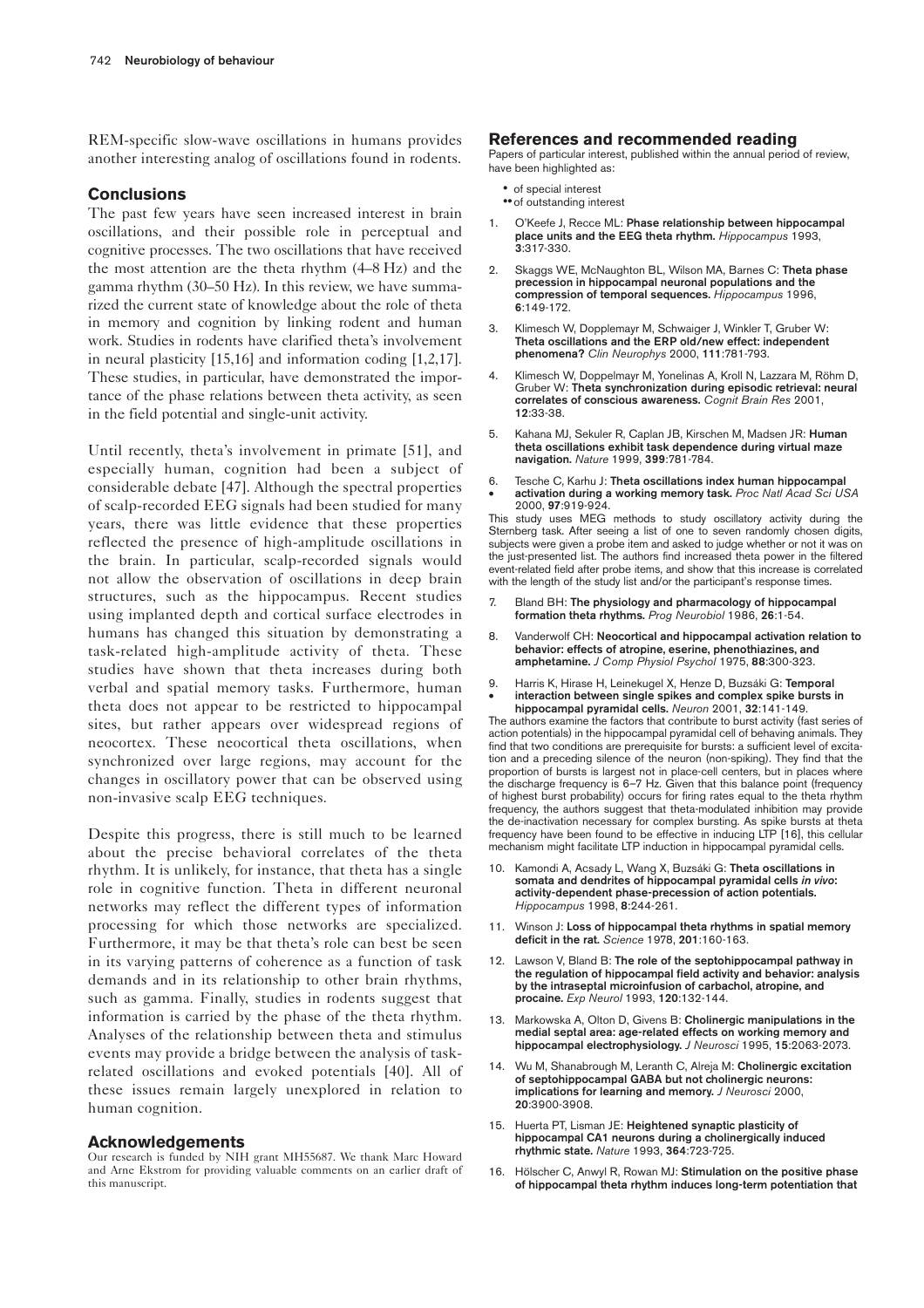- 17. Givens B: **Stimulus-evoked resetting of the dentate theta rhythm: relation to working memory.** *Neuroreport* 1996, **8**:159-163.
- 
- 18. Hasselmo ME, Bodelon C, Wyble BP: **A proposed function for hippocampal theta rhythm: separate phases of encoding and retrieval enhance reversal of prior learning.** *Neural Comp* 2001, in press.

The authors propose a model for the role of theta in learning and memory. On the basis of data showing that there is a strong relation between theta phase, synaptic conductances and LTP, they suggest that separate phases of ongoing theta activity are ideally suited for the encoding and retrieval of associations. Specifically, encoding and retrieval should be 180° out of phase. Their model uses weak output from hippocampal subfield CA3 durphase. Their meder deep weak earper from implementiple easilied one can ing encoding and a strong output from CA3 during retrieval, with theta phase playing the key role in setting the encoding or retrieval mode of the network.

- 19. Jensen O, Lisman JE: **An oscillatory short-term memory buffer model can account for data on the Sternberg task.** *J Neurosci* 1998, **18**:10688-10699.
- 20. Jensen O, Lisman JE: **Position reconstruction from an ensemble of**  • **hippocampal place cells: contribution of theta phase coding.** *J Neurophysiol* 2000, **83**:2602-2609.

This paper re-analyzes data from [2]. Using simultaneous recordings from 38 hippocampal neurons, the authors reconstruct a rat's position on a linear track. By incorporating both phase-coded and rate-coded information from the place cells, they achieve better reconstruction accuracy than when rate-coded information alone is used.

21. Ekstrom AD, Meltzer J, McNaughton BL, Barnes CA: **NMDA receptor** • **antagonism blocks experience-dependent expansion of**

**hippocampal 'place fields'.** *Neuron* 2001, **31**:631-638. Multi-unit recording was used to monitor the activity of hippocampal units under NMDA receptor blockade. Place cell size was, on average, reduced by the NMDA antagonist +/-3-(2-carboxypiperazin-4-yl)-propyl-1-phosphonic acid (CPP). Authors monitored pyramidal cell firing relative to the theta rhythm and observed phase precession under these physiologically induced conditions of impaired learning (due to blockade of LTP). Although the observed phase precession does not appear to be experience dependent, the exact role of phase precession in place coding, and whether it has any correlates in human learning and memory, remains to be explored.

- 22. Givens BS, Olton DS: **Cholinergic and GABAergic modulation of medial septal area: effect on working memory.** *Behav Neurosci* 1990, **104**:849-855.
- 23. Mizumori SJY, Leutgeb S: **Excitotoxic septal lesions result in spatial memory deficits and altered flexibility of hippocampal single-unit representations.** *J Neurosci* 1999, **19**:6661-6672.
- 24. Gluckman B, Nguyen H, Weinstein S, Schiff S: **Adaptive electric field control of epileptic seizures.** *J Neurosci* 2001, **21**:590-600.
- 25. Leung LWS, Borst JGG: **Electrical activity of the cingulate cortex. I. Generating mechanisms and relations to behavior.** *Brain Res* 1987, **407**:68-80.
- 26. Slawinska U, Kasicki S: **Theta-like rhythm in depth EEG activity of hypothalamic areas during spontaneous or electrically induced locomotion in rats.** *Brain Res* 1995, **678**:117-126.
- 27. Routtenberg A, Taub F: **Hippocampus and superior colliculus: congruent EEG activity demonstrated by a simple measure.** *Behav Biol* 1973, **8**:801-805.
- 28. Blaszcyk M, Grabowski R, Exckersdorf B, Golebiewski H, Konopacki J: **The rhythmic slow activity recorded from entorhinal cortex in freely moving cats.** *Acta Neurobiol* 1996, **56**:161-164.
- 29. Mitchell S, Ranck J: **Generation of theta rhythm in medial entorhinal cortex of freely moving rats.** *Brain Res* 1980, **189**:49-66.
- 30. Alonso A, Garcia-Austt E: **Neuronal sources of theta rhythm in the entorhinal cortex of the rat.** *Exp Brain Res* 1987, **67**:493-501.
- 31. Pare D, Collins D: **Neuronal correlates of fear in the lateral amygdala: multiple extracellular recordings in conscious cats.** *J Neurosci* 2000, **20**:2701-2710.
- 32. Siapas A, Lee A, Lubenov E, Wilson M: **Prefrontal phase-locking to hippocampal theta oscillations.** *Soc Neurosci Abstr* 2000, **26**:1256.
- 33. Burgess AP, Gruzelier JH: **Short duration power changes in the EEG during recognition memory for words and faces.** *Psychophysiology* 2000, **37**:596-606.
- 34. Gevins A, Smith ME, McEvoy L, Yu D: **High-resolution EEG mapping of cortical activation related to working memory: effects of task difficulty, type of processing, and practice.** *Cereb Cortex* 1997, **7**:374-385.
- 35. Krause CM, Sillanmäki L, Koivisto M, Saarela C, Häggqvist A, Laine M, Hämäläinen H: **The effects of memory load on event-related EEG desynchronization and synchronization.** *Clin Neurophysiol* 2000, **111**:2071-2078.
- 36. Sarnthein J, Petsche H, Rappelsberger P, Shaw GL, von Stein A: **Synchronization between prefrontal and posterior association cortex during human working memory.** *Proc Natl Acad Sci USA* 1998, **95**:7092-7096.
- 37. von Stein A, Sarnthein J: **Different frequencies for different scales of cortical integration: from local gamma to long range alpha/theta synchronization.** *Int J Psychophysiol* 2000, **38**:301-313.
- 38. Weiss S, Rappelsberger P: **Long-range EEG synchronization during word encoding correlates with successful memory performance.** *Cognit Brain Res* 2000, **9**:299-312.
- 39. Weiss S, Muller H, Rappelsberger P: **Theta synchronization predicts efficient memory endcoding of concrete and abstract nouns.** *Neuroreport* 2000, **11**:2357-2361.
- 40. Brankack J, Seidenbecher T, Müller-Gärtner H: **Task-relevant late positive component in rats: is it related to hippocampal theta rhythm?** *Hippocampus* 1996, **6**:475-482.
- 41. Nunez PL, Srinivasan R, Westdorp AF, Wijesinghe RS, Tucker DM, Silberstein RB, Cadusch PJ: **EEG coherency. I: statistics, reference electrode, volume conduction, Laplacians, cortical imaging, and interpretation at multiple scales.** *Electroencephalogr Clin Neurophysiol* 1997, **103**:499-515.
- 42. Halgren E, Babb TL, Crandall PH: **Human hippocampal formation EEG desynchronizes during attentiveness and movement.** *Electroencephalograph Clin Neurophysiol* 1978, **44**:778-781.
- 43. Arnolds DEAT, Lopes Da Silva FH, Aitink JW, Kamp A, Boeijinga P: **The spectral properties of hippocampal EEG related to behaviour in man.** *Electroencephalogr Clin Neurophysiol* 1980, **50**:324-328.
- 44. Huh K, Meador K, Lee G, Loring D, Murro A, King D, Gallagher B, Smith J, Flanigin H: **Human hippocampal EEG: effects of behavioral activation.** *Neurology* 1990, **40**:1177-1181.
- 45. Meador K, Thompson J, Loring D, Murro A, King D, Gallagher B, Lee G, Smith J, Flanigin H: **Behavioral state-specific changes in human hippocampal theta activity.** *Neurology* 1991, **41**:869-872.
- 46. Caplan JB, Madsen JR, Raghavachari S, Kahana MJ: **Distinct**  •• **patterns of brain oscillations underlie two basic parameters of human maze learning.** *J Neurophysiol* 2001, **86**:368-380.

A new method is presented for analyzing episodes of oscillatory activity and is applied to the analysis of iEEG data during maze learning. Using a larger dataset and more careful controls for epileptic artifacts than used in [5], the authors show that the maze-length effect (increased theta activity in longer mazes) is specific to the theta and low alpha bands. Hypothesizing that the maze length effect reflects an increased encoding/retrieval difficulty in longer mazes, they examine the relation between theta episodes and the 'time per junction' – that is, the time that subjects spend deliberating at a junction before making a turn. Contrary to expectations, this measure of encoding/retrieval difficulty does not correlate with the activity of theta; instead, gamma activity increases during periods of increased deliberation at maze junctions. These findings suggest that theta's role in cognition is a general one, with theta activity increasing during periods of heightened attention, but not as a specific response to the difficulty of individual choices. This interpretation is also consistent with Raghavachari *et al*.'s findings [48•] of gated theta oscillations during the Sternberg working memory task.

- 47. O'Keefe J, Burgess N: **Theta activity, virtual navigation and the human hippocampus.** *Trends Cognit Sci* 1999, **3**:403-406.
- 48. Raghavachari S, Rizzuto D, Caplan J, Kirschen M, Bourgeois B, • Madsen J, Kahana M, Lisman J: **Gating of human theta oscillations by a working memory task.** *J Neurosci* 2001, **21**:3175-3183.

In this study, patients with implanted electrodes make recognition memory judgments on short lists of consonants. On each trial, a series of consonants appears on the computer screen, and after a brief delay, subjects are shown a probe item and asked to indicate (as quickly and accurately as possible) whether the probe item is on the list. Behavioral data is within normal limits. The principal finding of the paper is that theta activity is turned on during memory trials, and turned off between trials. The finding that theta is not correlated with memory load is fully consistent with Caplan *et al.*'s [46<sup>•</sup>] finding that theta activity is not correlated with the difficulty of specific decisions at maze junctions.